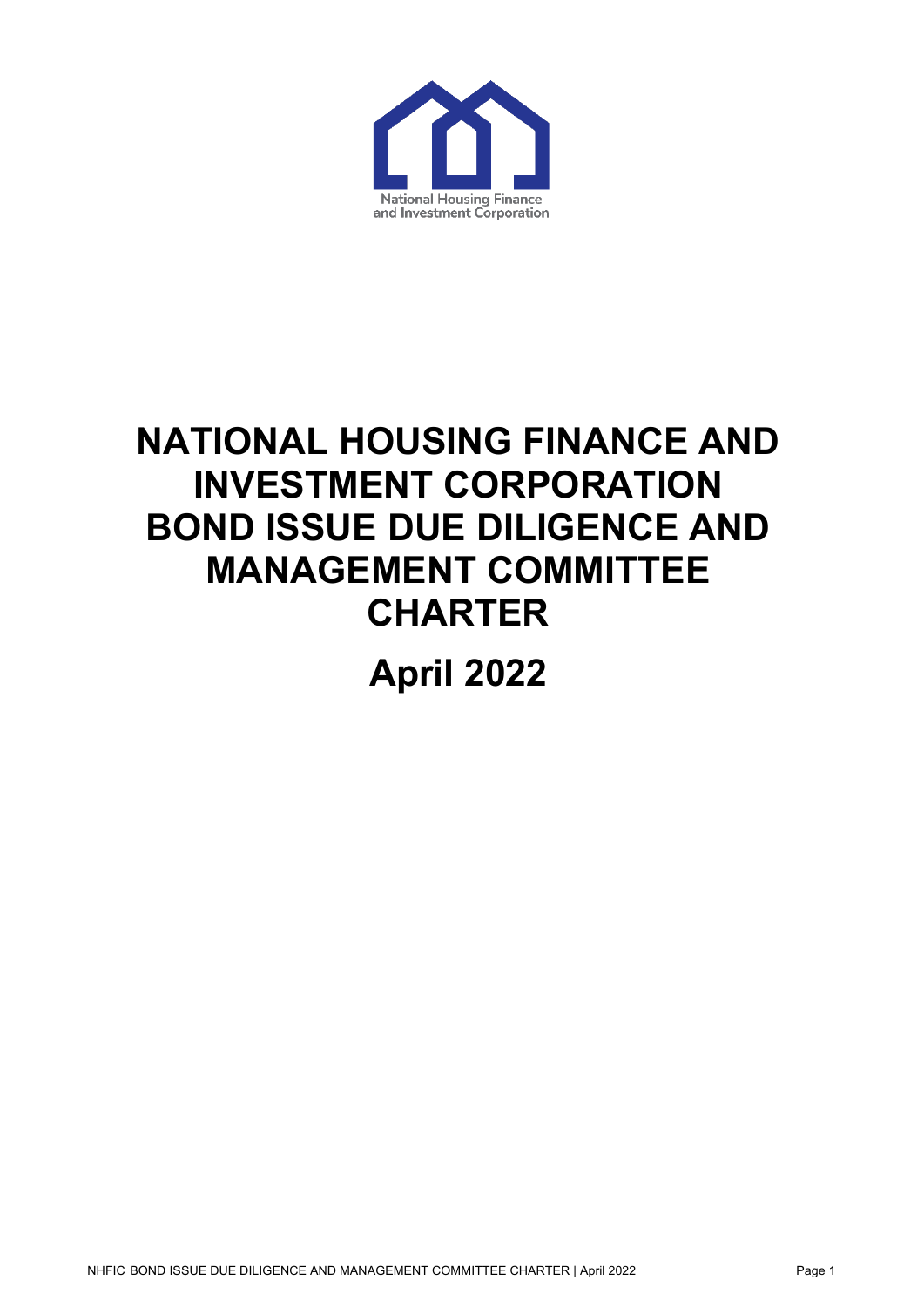# **Objectives**

The Board of the National Housing Finance and Investment Corporation (NHFIC) has established a Bond Issue Due Diligence and Management Committee (Committee). The objectives of the Committee are to assist the Board of NHFIC to:

- achieve optimal pricing on bonds issued by NHFIC in the Australian wholesale debt capital market (Bond Issuances);
- conduct due diligence and verification procedures to ensure information contained in the information memorandum and other material provided to investors in connection with offers of any bonds under Bond Issuances (Offering Materials) is correct, accurate and not misleading or deceptive or likely to mislead or deceive (including by omission) as NHFIC and its directors and officers can incur liability under statute and the general law;
- optimise the utilisation of NHFIC's funding sources for its Affordable Housing Bond Aggregator (AHBA) loans business;
- optimise the investment of NHFIC's capital and reserves and short-term surplus cash; and
- manage NHFIC's exposures to financial risks.

# **Authority**

The NHFIC Board authorises the Committee, within its responsibilities, to:

- obtain any information it requires from any official or external party (subject to any legal obligation to protect information);
- discuss any matters with external parties (subject to confidentiality considerations);
- request the attendance of any official, including members of the Board, at Committee meetings;
- obtain legal or other professional advice at NHFIC's expense, as considered necessary to meet its responsibilities; and
- make recommendations to the Board in respect of Bond Issuances, Offering Materials, derivatives, financial risk management and the management of NHFIC's capital reserves and surplus cash.

#### **Membership**

The Committee will consist of at least 3 members, the majority of which must not be employees of NHFIC (noting that a person engaged primarily for the purpose of being a member of the Committee will not be treated as an employee of NHFIC for this purpose). All members of the Committee should have appropriate qualifications, knowledge, skills and experience to assist the Committee to perform its functions.

The Board will appoint Committee members. Appointment of Committee members will be subject to rotation as determined by the Board.

The Board will appoint one of the members of the Committee as Chair of the Committee. The Committee will manage succession planning for the Committee for adoption by NHFIC's Board.

Whenever possible, members designate will attend Committee meetings during a transition period prior to the retirement of the member that they will replace.

Any NHFIC Board member is welcome to attend Committee meetings. However, unless they are a member of the Committee, they will not be entitled to vote.

# **Participation of non-members**

NHFIC's internal and external lawyers, NHFIC's commercial consultants and NHFIC's employees may attend on invitation but will not be entitled to vote at Committee meetings.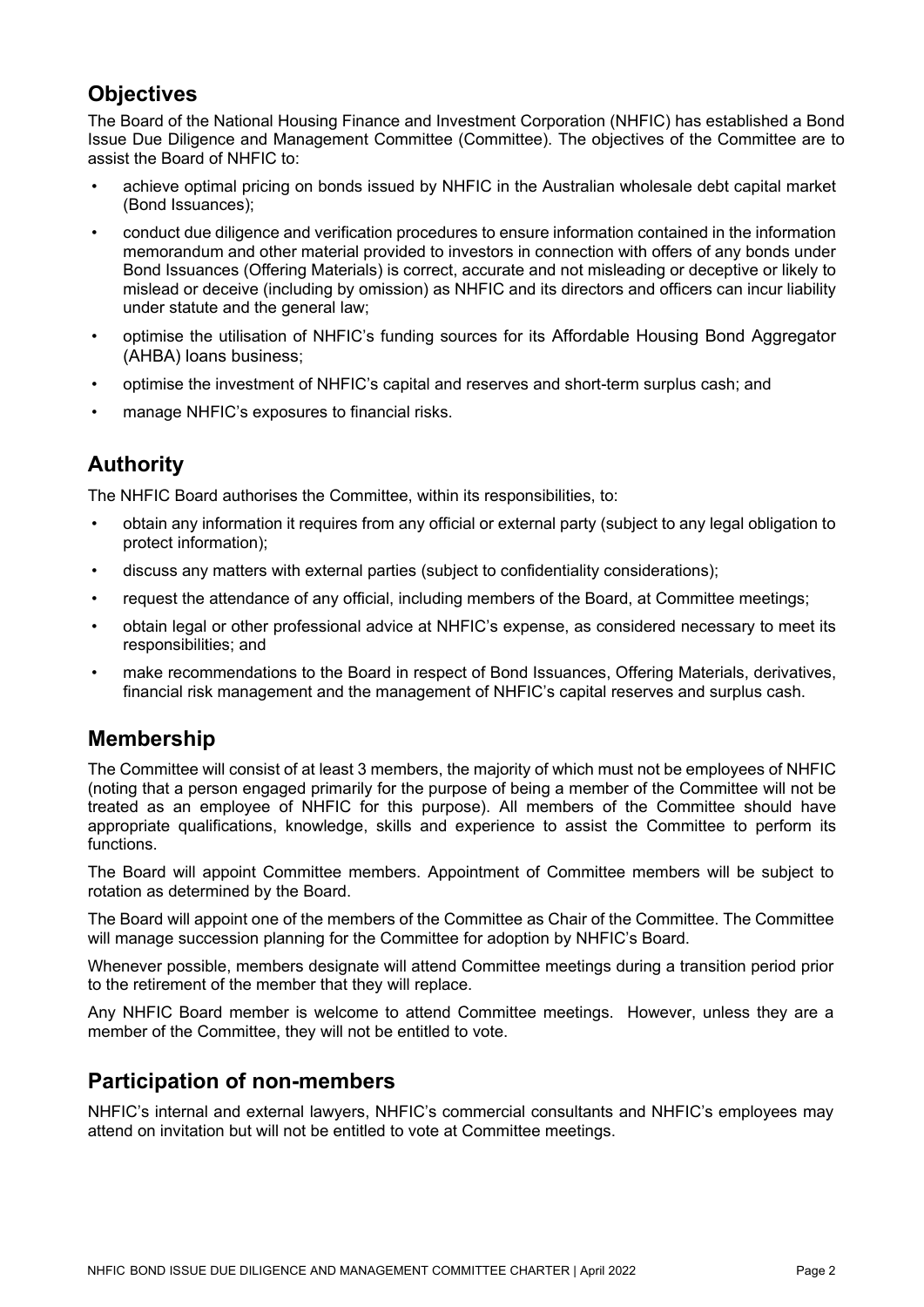# **Duties and responsibilities**

The Committee's duties and responsibilities are to:

- assess and make recommendations to the Board on how the NHFIC can:
	- most efficiently fund its AHBA loans business including:
		- o how it can achieve optimal pricing on Bond Issuances;
		- $\circ$  whether an AHBA loan should be financed through a bond or the line of credit;
	- how it can effectively manage financial risks (such as exposure to interest rate risk, mismatch risk, liquidity risk, funding risk, diversification and default risk); and
	- most effectively invest its capital reserves and surplus cash,

to ensure prudent financial risk management of NHFIC's balance sheet and to offer the best possible pricing on AHBA loans to registered community housing providers (CHPs);

- ensure all processes and functions are undertaken to provide the most professional and wellcommunicated approach to the Australian wholesale debt capital market as possible;
- ensure high quality Offering Materials are produced that contain information that is verifiable, correct, accurate and not misleading or deceptive or likely to mislead or deceive (including by omission);
- oversee planning for stakeholder engagement activities, including roadshows and investor meetings for Bond Issuances;
- oversee planning activities and carefully consider the timing of Bond Issuances and loan drawdowns under NHFIC's AHBA loans, including minimising any timing and interest rate mismatches between the settlement of CHP loan facilities and each bond issuance;
- oversee NHFIC's Environmental, Social and Governance (ESG) commitments in relation to Bond Issuance including the Sustainability Bond Framework, third party assurance and annual reporting via the Social Bond Report.
- develop visibility of NHFIC's aggregate loan book and interpret potential implications for investor confidence in NHFIC;
- consider and make recommendations to NHFIC's Board regarding the engagement of any thirdparties or intermediaries in connection with any Bond Issuance; and
- ensure activities associated with a Bond Issuance comply with all legislative requirements and the NHFIC Investment Mandate.

The Committee will be entitled to call upon such expert advice it determines is appropriate to enable the Committee to satisfy its duties and responsibilities and meet its objectives.

# **Compliance with NHFIC Policies**

Members of the Committee must comply with NHFIC's policies in performing their functions, as required by the Board.

#### **Meetings**

The Committee will hold at least two meetings in connection with any Bond Issuance, or such greater number as the Chair of the Committee may determine. A member of the Committee may attend a meeting via telephone rather than in person.

At a meeting of the Committee, a quorum consists of a majority of the members of the Committee. The Chair of the Committee will approve the agenda for the Committee's meetings, and any member may suggest items for consideration. Briefing materials will be provided to the Committee as far in advance of meetings as practicable.

#### **Minutes**

The NHFIC Board Secretary will keep minutes of Committee meetings. The minutes, or relevant extracts from them, may be provided to NHFIC's internal and external auditors or lawyers.